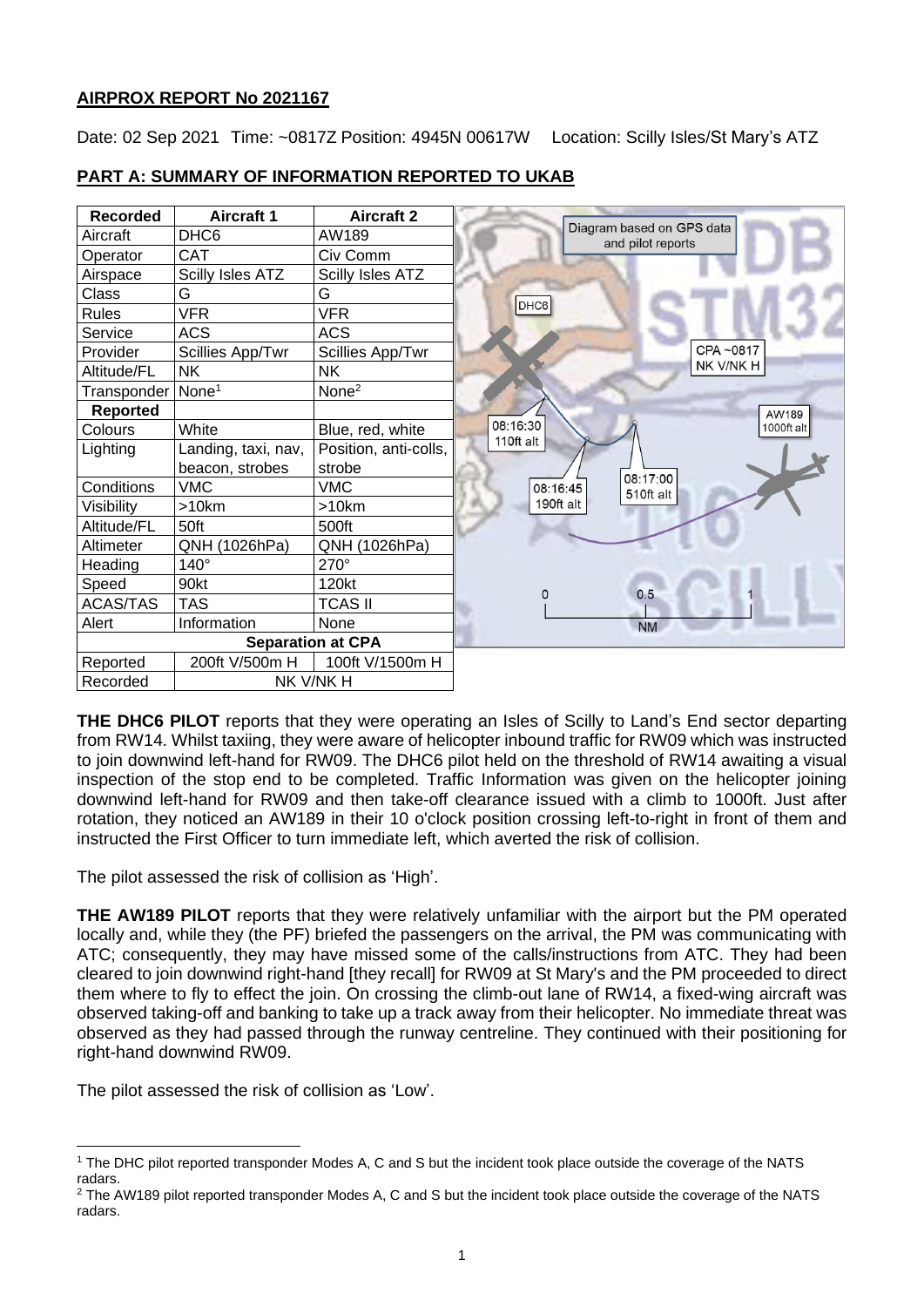**THE SCILLY ISLES/ST MARY'S CONTROLLER** reports that the AW189 pilot was informed, at 17DME LND, to expect a left-hand downwind join for RW09 due to traffic departing from RW14. [The DHC6 pilot] was informed of the AW189 traffic joining left-hand downwind for RW09 and then cleared take-off from RW14, [the AW189 pilot] reported 25D (DME LND) and was instructed to join left-hand downwind RW09 and informed of RW14 traffic – [the AW189 pilot's] readback was correct. As [the DHC6] rotated, or shortly thereafter, the controller spotted the AW189 on right-hand downwind RW09. [The DHC6 pilot] had initiated an early climbing left turn as the controller radioed them to update them on the position of the AW189. After the aircraft had safely resumed their flight, [the DHC6 pilot] was informed that an Airprox would be filled.

The controller assessed the risk of collision as 'High'.

## **Factual Background**

The weather at Scilly Isles/St Mary's Airport was recorded as follows:

METAR EGHE 020820Z 07016KT 9999 FEW020 SCT030 BKN040 16/12 Q1026=

#### **Analysis and Investigation**

#### **St. Mary's Airport ATC**

The AW189 [pilot], having passed 17DME south-west of the LND DVOR (mid-point of the crossing between Land's End and St. Mary's Airport) tracking southwest-bound to St. Mary's, was advised to expect a left-hand downwind join for RW09 due to traffic starting, expecting to depart RW14. This was readback by the crew correctly. The departing DHC6 [pilot] was passed Traffic Information on the opposite direction AW189 approaching 25DME with the caveat that they would be joining downwind left-hand RW09, followed by a take-off clearance which was acknowledged by the crew. At the same time as the DHC6 commenced its take-off, the AW189 [pilot] reported now at 26DME and was instructed to join downwind left-hand for RW09 to report final, traffic departing RW14. Again, this clearance was correctly readback.

At the same time as the ATCO saw the AW189 and called the traffic, the DHC6 was already taking avoiding action in a low-level left-hand turn. The AW189 [pilot] stated they had the traffic in sight passing behind them. The DHC6 [pilot] commented that it had been a high risk of collision, the ATCO stated that they would be filing an Airprox report. There were no comments made by the AW189 [pilot].

The AW189 [pilot] had not reported at the 25DME position and was still within the time frame at the time the DHC6 was cleared for take-off. Only a short time later did the AW189 [pilot] report 26DME and the ATCO was monitoring the departing aircraft and its climb-out path. This is how they spotted the AW189 at the same time as the DHC6 [pilot] took avoiding action. The ATCO would also be initially looking in the direction of where the aircraft would be expected to be sighted for the correctly read-back clearance.

## **CAA ATSI**

This incident occurred outside the coverage of the NATS radars and so no radar data was available. However, the RTF recording was reviewed and, at **0812:35**, the AW189 pilot announced at 17DME; this was acknowledged by the controller. Then, at **0812:50**, the pilot of the AW189 was informed by the Scillies controller of the DHC6 departing from RW14 and to expect a left-hand downwind join for RW09. The left-hand downwind join for RW09 was read back correctly by the AW189 pilot, with no mention of whether the Traffic Information on the DHC6 had been copied.

At **0815:30** the DHC6 pilot was lined up for departure RW14 and the controller passed the AW189's position to the DHC6 pilot as "…*approaching 25DME for left-hand downwind runway 09*….." which was acknowledged by the DHC6 pilot. The DHC6 pilot was then cleared for take-off. At **0816:00** the AW189 pilot announced their position as "*26DME*" and the Scillies controller re-iterated that it would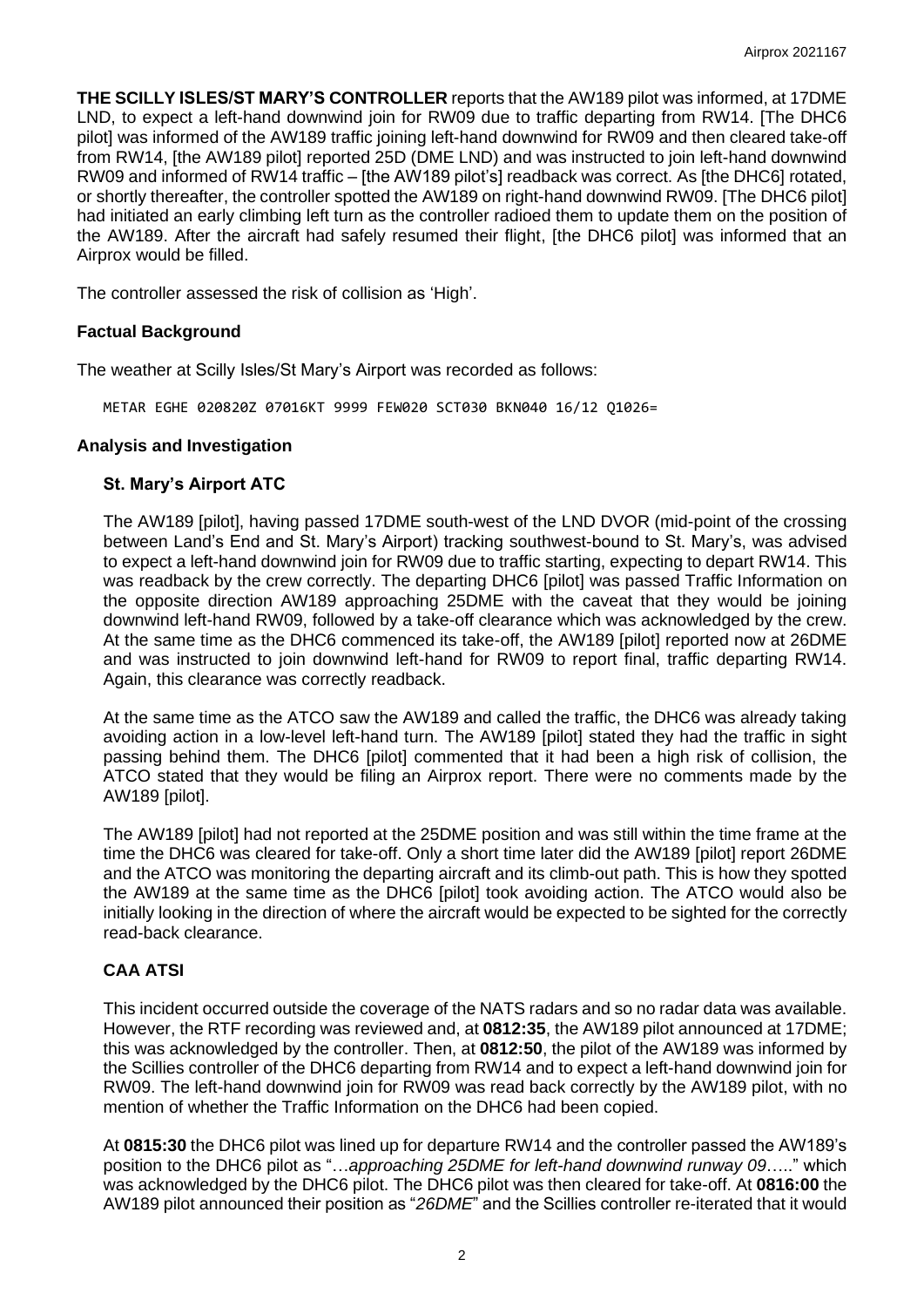be for a left-hand downwind join for RW09 and passed Traffic Information on the DHC6 departing from RW14 ahead. The clearance to join left-hand downwind for RW09 was read back correctly by the AW189 pilot and the Traffic Information was acknowledged.

The Scillies ATCO acknowledged the AW189 pilot report at 17DME, correctly identified the potential confliction and instructed the pilot to join LH for RW09. They would then have expected the next report to be made at 25DME but this call was not received, meaning that the ATCO was probably visually searching in the wrong area for the AW189, but was probably not too concerned when they had not visually acquired it because they had received a correct readback from the pilot.

When the AW189 pilot provided the LH downwind readback at **0812:50** they did not acknowledge the Traffic Information on the departing DHC6, meaning that they may or may not have heard the reason for the LH downwind instruction. It becomes clear later that they did not identify the potential confliction until they were almost through the RW14 climb-out lane and already in confliction. If they had heard the reason for the LH join they would have been more likely to have recognised the potential confliction and would have been looking and listening for the departing traffic. The AW189 pilot did not acknowledge the Traffic Information on the departing DHC6 until they had reported at 26DME and the ATCO passed it again, probably around 30-40sec before they passed through the RW14 climb-out lane.

## **UKAB Secretariat**

The Airprox occurred outside the coverage of the NATS radars. Although the DHC6 pilot was able to supply a GPS log file to the UKAB Secretariat, no such data became available for the AW189. It has therefore not been possible to accurately reconstruct the geometry of the event and measure the CPA.

The DHC6 and AW189 pilots shared an equal responsibility for collision avoidance and not to operate in such proximity to other aircraft as to create a collision hazard.<sup>3</sup> An aircraft operated on or in the vicinity of an aerodrome shall conform with or avoid the pattern of traffic formed by other aircraft in operation. 4

## **Summary**

An Airprox was reported when a DHC6 and an AW189 flew into proximity in the Scilly Isles/St Mary's ATZ at approximately 0817Z on Thursday 2<sup>nd</sup> September 2021. Both pilots were operating under VFR in VMC and both pilots were in receipt of an ACS from Scillies Tower.

## **PART B: SUMMARY OF THE BOARD'S DISCUSSIONS**

Information available consisted of reports from both pilots, GPS data for both aircraft, a report from the air traffic controller involved and reports from the appropriate operating authorities. Relevant contributory factors mentioned during the Board's discussions are highlighted within the text in bold, with the numbers referring to the Contributory Factors table displayed in Part C.

The Board first considered the actions of the DHC6 pilot and quickly agreed that they had done everything that they reasonably could have to deconflict their departure from the arriving AW189. The Board heard from a pilot member that the DHC6 pilot would not have expected the AW189 to have been crossing their climb-out lane, and would certainly have cleared their flightpath before initiating the take-off. The Board noted that DHC6 pilot had been passed Traffic Information on the AW189 arrival and some members wondered whether they might have been better served by waiting to commence their take-off run until they had been visual with the helicopter. However, in the event, the AW189 had also been indicated to them on their TAS (**CF10**) and the Board agreed that, once they had sighted the

<sup>3</sup> (UK) SERA.3205 Proximity.

<sup>4</sup> (UK) SERA.3225 Operation on and in the Vicinity of an Aerodrome.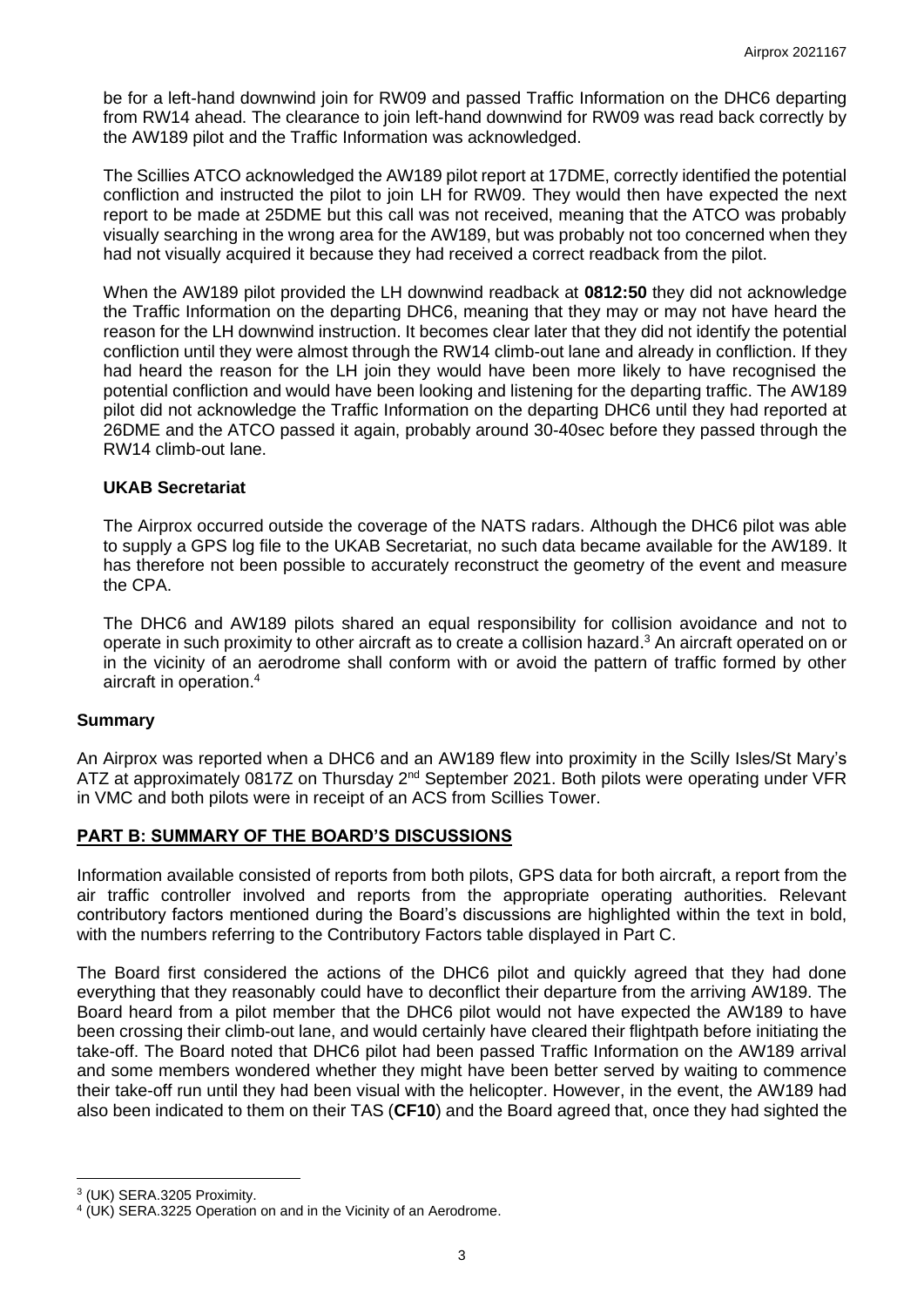AW189, the DHC6 pilot had been concerned by the AW189's positioning and proximity to their aircraft (**CF12**).

Turning to the actions of the AW189 pilot, the Board noted that the Captain and PF had been briefing the passengers on the arrival to the airport while the PM had been communicating with ATC. A helicopter pilot member stated that this would be a normal division of responsibilities within the crew, and would have expected the crew's arrival briefing to have covered the type of join that had been cleared by ATC. Some members opined that there may have been a breakdown in the coordination between crew members but could not offer a reason as to why this might have happened – it may have been due to insufficient arrival briefing, fatigue, or a confirmation bias on the part of the PM that they had been expecting a right-hand downwind join and so that is what they believed they had been cleared to execute. All that said, the Board was unanimous that the AW189 pilot had not joined the airfield in accordance with their clearance (**CF3**) and that this had been likely due to PF not being able to fully monitor the communications with ATC (**CF8**) while they had been briefing the passengers. The Board felt that the most likely explanation for this had been an insufficient arrival briefing amongst the crew (**CF4**, **CF6**) which had led to the PF following the PM's instructions to join on the wrong side of RW09 (**CF5**, **CF7**). Additionally, it was not clear to the Board if the PF had assimilated the presence of the DHC6 departing from RW14 as this information had been passed by the Scillies controller at the same time as the instruction to join for left-hand downwind to RW09; therefore, the Board considered that the PF had not been aware of the DHC6 departing (**CF9**) and had therefore not questioned the PM on their routing in the vicinity of the climb-out lane. The Board agreed that the AW189's routing had taken the helicopter close enough to the departing DHC to cause its pilot concern (**CF11**).

The Board then considered the actions of the Scillies controller, and heard from an ATC member that there had been little opportunity for the controller to interject to try and prevent the Airprox. Members agreed that the controller had issued instructions to the AW189 pilot for a left-hand join to RW09 and that this had been correctly read-back by the AW189 crew on 2 separate occasions, but the fact that the AW189 crew had not joined in the manner cleared had led to the controller having an inaccurate mental model of the AW189's and DHC6's relative positions (**CF2**). A pilot member wondered if perhaps the controller could have separated the aircraft laterally by use of a radial from LND, but controller members suggested that that would not have been a realistic option for 2 aircraft operating in the vicinity of the airfield. The Board agreed that the controller had identified early the potential for a confliction between the 2 aircraft and had issued instructions that should have kept the AW189 to the north of RW14; however, the Board agreed that the controller had not visually detected the developing conflict in the RW14 climb-out lane (**CF1**) because they had not been expecting the AW189 pilot to route south of RW09.

Finally, the Board considered the risk involved in this event. Members noted that each pilot's estimation of separation differed markedly from the other's and that the DHC6 pilot had assessed the risk of collision to be 'high' while the AW189 pilot had assessed it as 'low'. The Board was disappointed that the AW189 pilot had been unable to secure timely access to the GPS data for their flight, as this would have greatly enhanced the Board's understanding of the geometry and timing of the Airprox and enabled a separation to have been measured. [UKAB note: the GPS data for the AW189 became available after the report had been sentenced by the Board. The data did not include time stamps and so, while the track described in the diagram at page 1 is accurate, the CPA could not be established. However, it was clear from the data that the 2 aircraft could not have passed any closer to each other than approximately 0.5NM.] Notwithstanding, members felt that there was enough information available from the pilots' and controller's reports to be able to classify the risk and agreed that, whilst safety had been degraded, the joining altitude of the AW189 and the actions of the DHC6 pilot on departure had removed any risk of collision. Consequently, the Board assigned a Risk Category C to this event.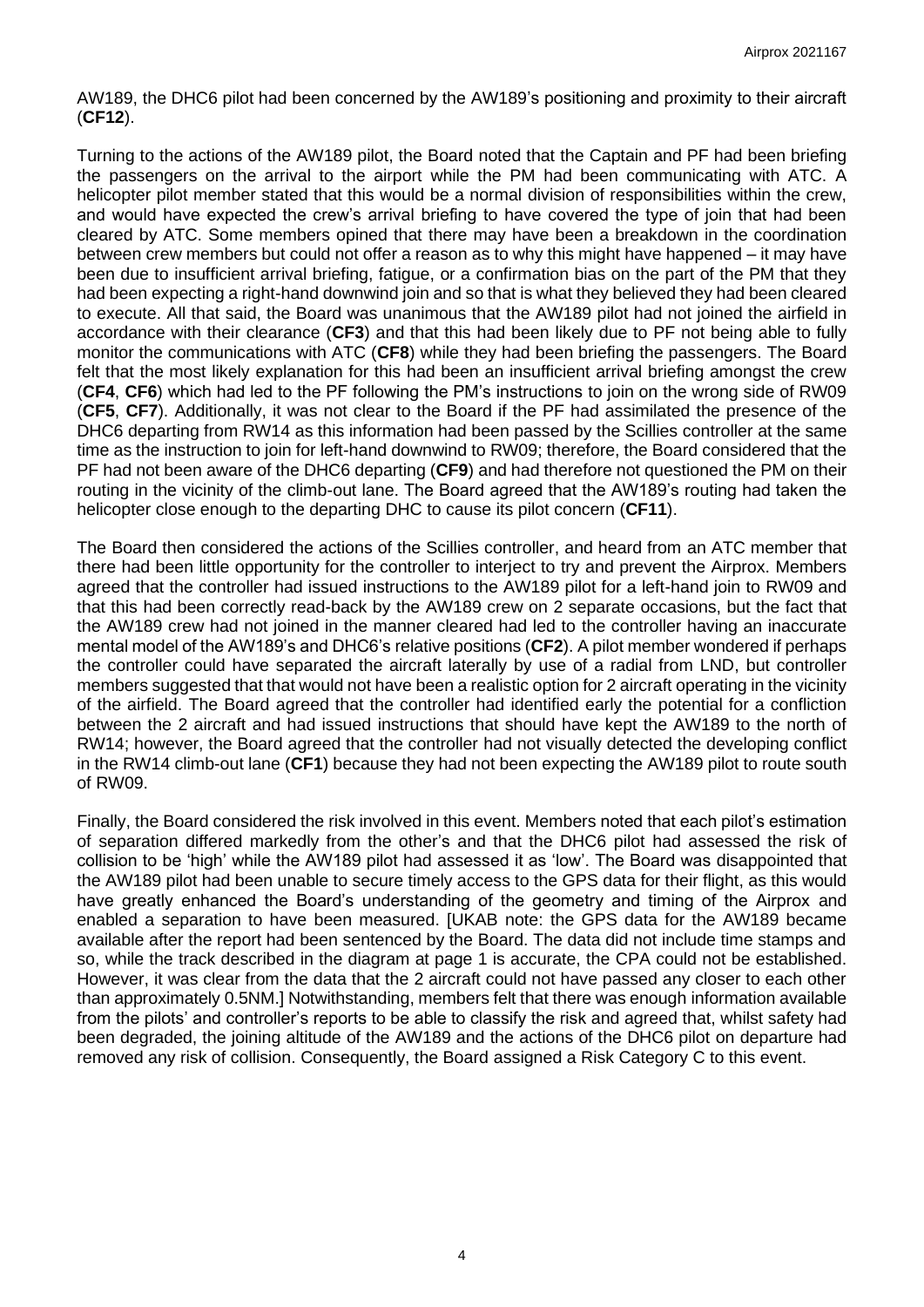# **PART C: ASSESSMENT OF CONTRIBUTORY FACTORS AND RISK**

## Contributory Factors:

|           | 2021167                                                     |                                                                |                                                                                                                                                     |                                                                                                |
|-----------|-------------------------------------------------------------|----------------------------------------------------------------|-----------------------------------------------------------------------------------------------------------------------------------------------------|------------------------------------------------------------------------------------------------|
| <b>CF</b> | Factor                                                      | <b>Description</b>                                             | <b>ECCAIRS Amplification</b>                                                                                                                        | <b>UKAB Amplification</b>                                                                      |
|           | <b>Ground Elements</b>                                      |                                                                |                                                                                                                                                     |                                                                                                |
|           |                                                             | <b>• Situational Awareness and Action</b>                      |                                                                                                                                                     |                                                                                                |
| 1         | <b>Human Factors</b>                                        | • Conflict Detection - Not Detected                            | An event involving Air Navigation<br>Services conflict not being<br>detected.                                                                       |                                                                                                |
| 2         | Contextual                                                  | • Traffic Management Information<br>Action                     | An event involving traffic<br>management information actions                                                                                        | The ground element had only<br>generic, late, inaccurate or no<br><b>Situational Awareness</b> |
|           | <b>Flight Elements</b>                                      |                                                                |                                                                                                                                                     |                                                                                                |
|           |                                                             | <b>• Regulations, Processes, Procedures and Compliance</b>     |                                                                                                                                                     |                                                                                                |
| 3         | <b>Human Factors</b>                                        | • Flight Crew ATC Clearance<br>Deviation                       | An event involving a deviation from<br>an air traffic control clearance.                                                                            |                                                                                                |
|           | <b>. Tactical Planning and Execution</b>                    |                                                                |                                                                                                                                                     |                                                                                                |
| 4         | <b>Human Factors</b>                                        | • Accuracy of Communication                                    | Events involving flight crew using<br>inaccurate communication - wrong<br>or incomplete information<br>provided                                     | Ineffective communication of<br>intentions                                                     |
| 5         | Human Factors                                               | • Action Performed Incorrectly                                 | Events involving flight crew<br>performing the selected action<br>incorrectly                                                                       | Incorrect or ineffective<br>execution                                                          |
| 6         | <b>Human Factors</b>                                        | • Insufficient Decision/Plan                                   | Events involving flight crew not<br>making a sufficiently detailed<br>decision or plan to meet the needs<br>of the situation                        | Inadequate plan adaption                                                                       |
|           |                                                             | • Situational Awareness of the Conflicting Aircraft and Action |                                                                                                                                                     |                                                                                                |
| 7         | Human Factors                                               | • Flight crew response to<br>communications                    | An event related to the flight crew<br>taking the incorrect action<br>following communication                                                       |                                                                                                |
| 8         | Human Factors                                               | • Monitoring of Communications                                 | Events involving flight crew that did<br>not appropriately monitor<br>communications                                                                |                                                                                                |
| 9         | <b>Human Factors</b>                                        | • Understanding/Comprehension                                  | Events involving flight crew that did<br>not understand or comprehend a<br>situation or instruction                                                 | Pilot did not assimilate<br>conflict information                                               |
|           | <b>• Electronic Warning System Operation and Compliance</b> |                                                                |                                                                                                                                                     |                                                                                                |
| 10        | Contextual                                                  | • Other warning system operation                               | An event involving a genuine<br>warning from an airborne system<br>other than TCAS.                                                                 |                                                                                                |
|           | • See and Avoid                                             |                                                                |                                                                                                                                                     |                                                                                                |
| 11        | <b>Human Factors</b>                                        | • Incorrect Action Selection                                   | Events involving flight crew<br>performing or choosing the wrong<br>course of action                                                                | Pilot flew close enough to<br>cause concern                                                    |
| 12        | Human Factors                                               | • Perception of Visual Information                             | Events involving flight crew<br>incorrectly perceiving a situation<br>visually and then taking the wrong<br>course of action or path of<br>movement | Pilot was concerned by the<br>proximity of the other<br>aircraft                               |

Degree of Risk: C